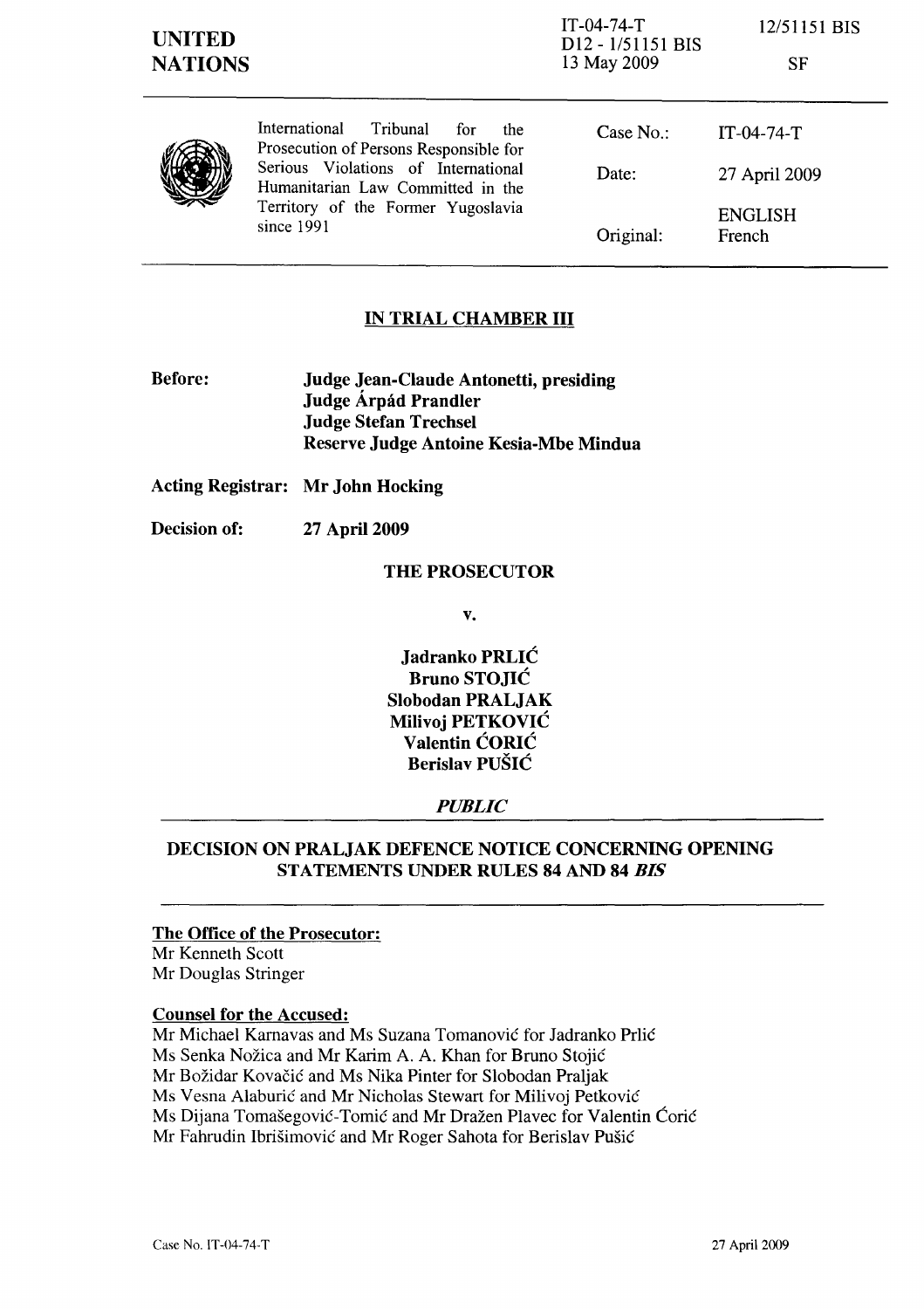**TRIAL CHAMBER III** ("Chamber") of the International Tribunal for the Prosecution of Persons Responsible for Serious Violations of International Humanitarian Law Committed in the Territory of the Former Yugoslavia since 1991 ("Tribunal"),

**SEIZED** of "Slobodan Praljak's Notice regarding the Upcoming Statements pursuant to Rules 84 and 84 *his",* filed by Counsel for the Accused Slobodan Praljak ("Praljak Defence") on 26 March 2009, in which the Praljak Defence informs the Chamber of its intention to make an opening statement in accordance with Rule 84 of the Rules of Procedure and Evidence ("Rules"), as well as a sworn statement in accordance with Rule 84 *his* of the Rules, and informs the Chamber that these two opening statements will be made on 6 May 2009, and last for three hours in total ("Notice of 26 March 2009"),

**NOTING** the Accused Praljak's opening statement made in accordance with Rule 84 *his* of the Rules at the hearing of 27 April 2006<sup>1</sup> ("Praljak Statement of 27 April 2006"),

**NOTING** the Chamber's oral decision dated 28 January 2008, whereby it ruled that during the presentation of his case the Accused Praljak could make an additional statement pursuant to Rule 84 *his* of the Rules, as a supplement to the Praljak Statement of 27 April  $2006^2$  ("Decision of 28 January 2008"),

**NOTING** that the Chamber recalled the Decision of 28 January 2008 in the framework of the Decision rendered pursuant to Rule 98 *his* of the Rules on 20 February  $2008$ , $3$ 

**NOTING** "Slobodan Praljak's Notice Regarding Making a Statement under Rule 84 *his",* filed by the Praljak Defence on 21 March 2008, in which the Praljak Defence confirmed its intention to make an opening statement under Rule 84 and an additional

<sup>&</sup>lt;sup>1</sup> Transcript in French ("T(F)") of 27 April 2006, pp. 911-991.

 $2$  T(F) of 28 January 2008, pp. 26872-26873. In the framework of the requests for acquittal under Rule *98 his.* the Praljak Defence requested that the Accused Praljak be given authorization to take the floor personally. The Chamber refused to grant this request, recalling that the procedure provided for under Rule 98 *his,* does not permit the Accused to make personal statements. On that occasion, the Chamber nonetheless informed the Accused Praljak that he could make a statement under Rule 84 *his* prior to the commencement of his defence case.

 $1^3$  T(F) of 20 February 2008, p. 27202.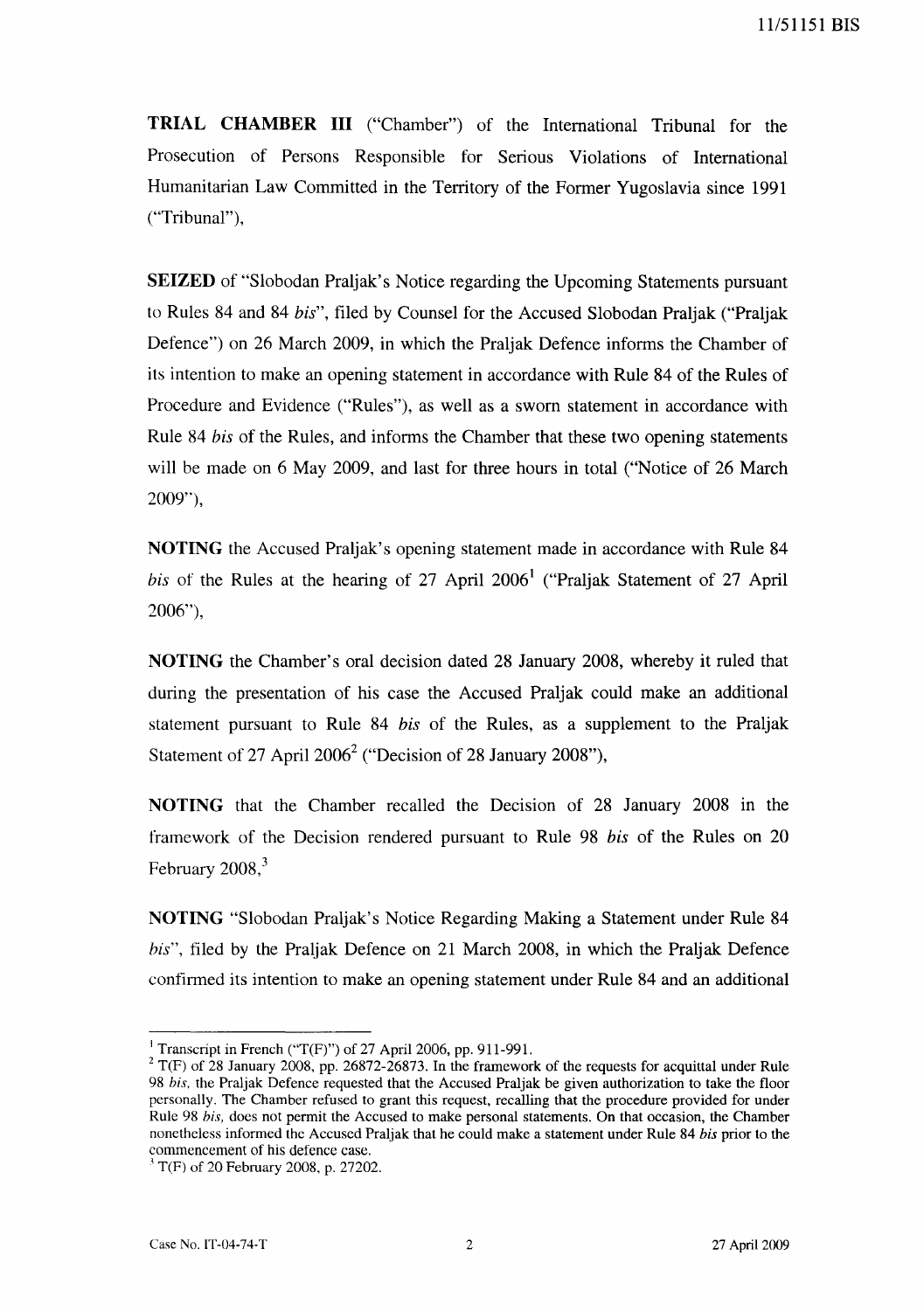10/51151 BIS

statement under Rule 84 *his* of the Rules for a total period of 3 hours ("Notice of 21 March 2008"),

**NOTING** the objections by the Office of the Prosecutor ("Prosecution") to the Notice of 21 March 2008, raised at the hearing of 21 April 2008, in which the Prosecution objected to the Accused Praljak making a second opening statement.<sup>4</sup>

**NOTING** the intervention of the Presiding Judge in response to the objections raised by the Prosecution on 21 April 2008, in which he informed the Prosecution that the Chamber had already ruled on this issue by its Decision of 28 January 2008, <sup>5</sup>

**NOTING** the "Prosecution Response to Slobodan Praljak Notice Regarding the Upcoming Statements pursuant to Rules 84 and 84 *his",* filed by the Prosecution on 3 April 2009, in which the Prosecution requests that the Chamber refuse to grant the Accused Praljak leave to make a second opening statement under Rule 84 *his* of the Rules, and consider any sworn statement by the Accused Praljak under Rules 85 (C) and 90 (A), and not Rule 84 *his* of the Rules ("Response"),

**NOTING** the discussions at the hearing of 7 April 2009 by the Praljak Defence and the Prosecution following the filing of the Response, $6\%$ 

**CONSIDERING** that in the Notice of 26 March 2009, the Praljak Defence informs the Chamber that it wishes to make an opening statement within the meaning of Rule *84 his* of the Rules, and explains that the wording of Rule 84 *his* of the Rules does not forbid the making of a solemn declaration by an accused during the presentation of his opening statement, $^7$ 

**CONSIDERING** that in the Response, the Prosecution objects first to the Accused Praljak making a second opening statement pursuant to Rule 84 *bis* of the Rules,<sup>8</sup>

**CONSIDERING** that in support of that objection, the Prosecution argues in particular that (I) the wording of Rule 84 *his* makes no provision for the making of

<sup>4</sup> T(F) of 21 April 2008, p. 27427.

*<sup>,</sup> Ibidem.* 

 $6$  T(F) of 7 April 2009, pp. 38818-38821.

 $7$  Notice of 26 March 2009, paras. 2 and 3.

 $8$  Response, paras. 2, 5-11 and 16.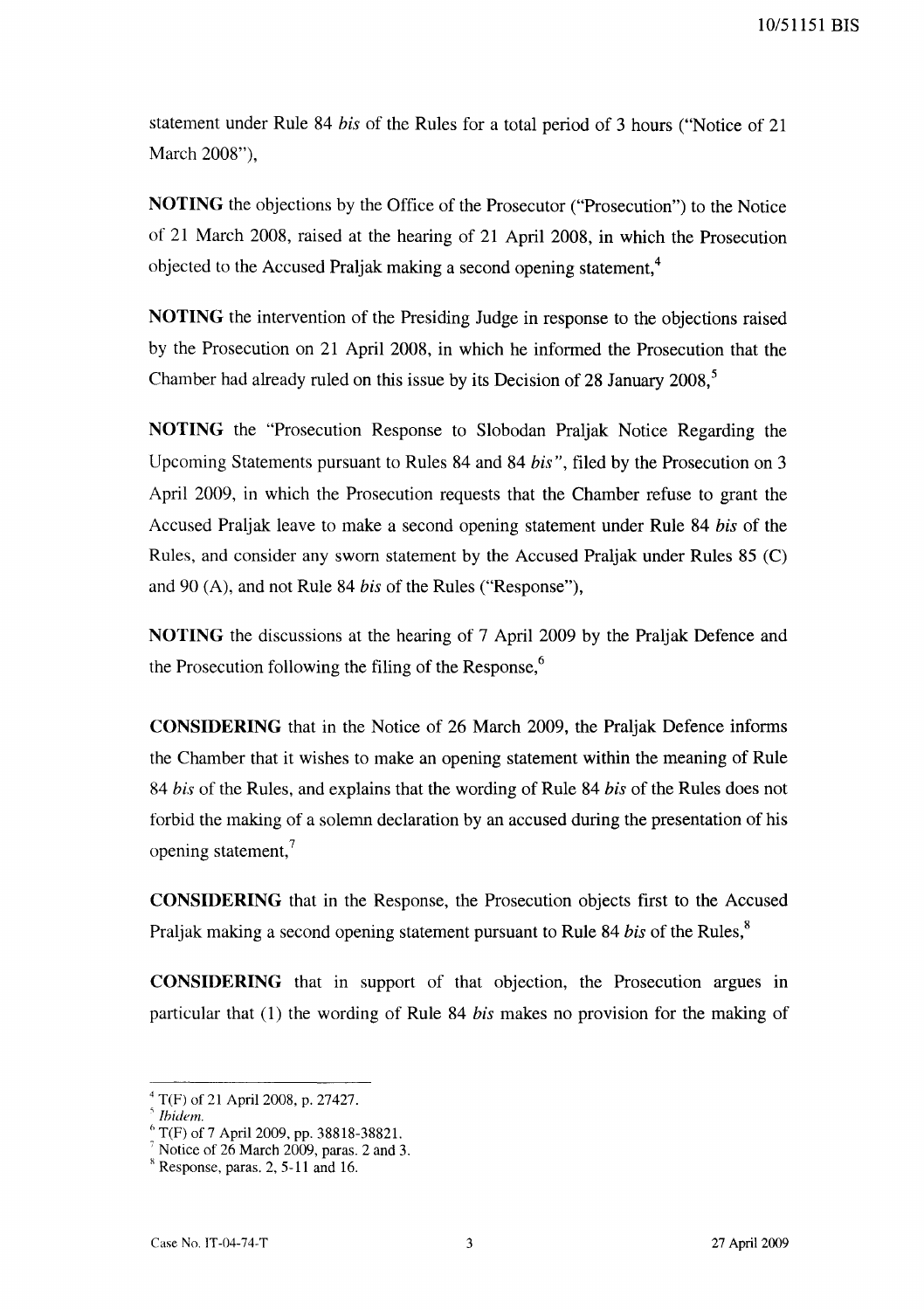several statements by an accused, and refers to the word "statement" in the singular:<sup>9</sup> (2) Rule 84 *his* does not confer discretion on the Chamber to authorize the parties to make several opening statements,<sup>10</sup> and (3) by decision of 12 February 2009, the Chamber already rejected an attempt by Counsel for the Accused Prlić to submit a supplement to the Accused Prlic's statement under Rule 84 *bis* of the Rules,<sup>11</sup>

**CONSIDERING** that the Prosecution further requests that the Chamber order that any sworn statement by Accused Praljak be made solely under Rules 85 (C) and 90 (A), and that any such statement be subject to a cross-examination by all parties and Judges' questions ("Request"),  $^{12}$ 

**CONSIDERING** that in support of its position, the Prosecution submits in particular that (l) Rule 84 *his* of the Rules provides only for the case in which an Accused does not make a solemn declaration;  $13$  (2) according to the Rules, only two avenues are available to an Accused who wishes to make a statement, the first being an unsworn statement under Rule 84 *his,* and the second being sworn testimony, subject to crossexamination and the Judges' questions, under Rules 85 (C) and 90 (A) of the Rules;<sup>14</sup> and (3) as a result, to permit an accused to make a sworn statement without subjecting it to cross-examination by the parties would be unfair and in complete violation of the intent of Rule 84 *bis* of the Rules,<sup>15</sup>

**CONSIDERING** that the Chamber first wishes to raise a matter with respect to the admissibility of the Response, since it does not take the appropriate form,

**CONSIDERING** in fact that by the Notice of 26 March 2009, the Praljak Defence informs the Chamber of the date and duration of the two opening statements that it intends to make, that is the statement under Rule 84 and that under Rule 84 *his,* as well as of the Accused Praljak's desire to make his opening statement under oath,

**CONSIDERING** that the Notice of 26 March 2009 follows the authorization given by the Chamber, in its Decision of 28 January 2008, to the Accused Praljak to make an opening statement, and is therefore of an informative nature,

 $9$  Response, paras. 5 and 6.

<sup>&</sup>lt;sup>10</sup> Response, para. 7.

<sup>&</sup>lt;sup>11</sup> Response, paras. 8-10.

<sup>&</sup>lt;sup>12</sup> Response, paras. 15-16.

<sup>&</sup>lt;sup>13</sup> Response, para. 12.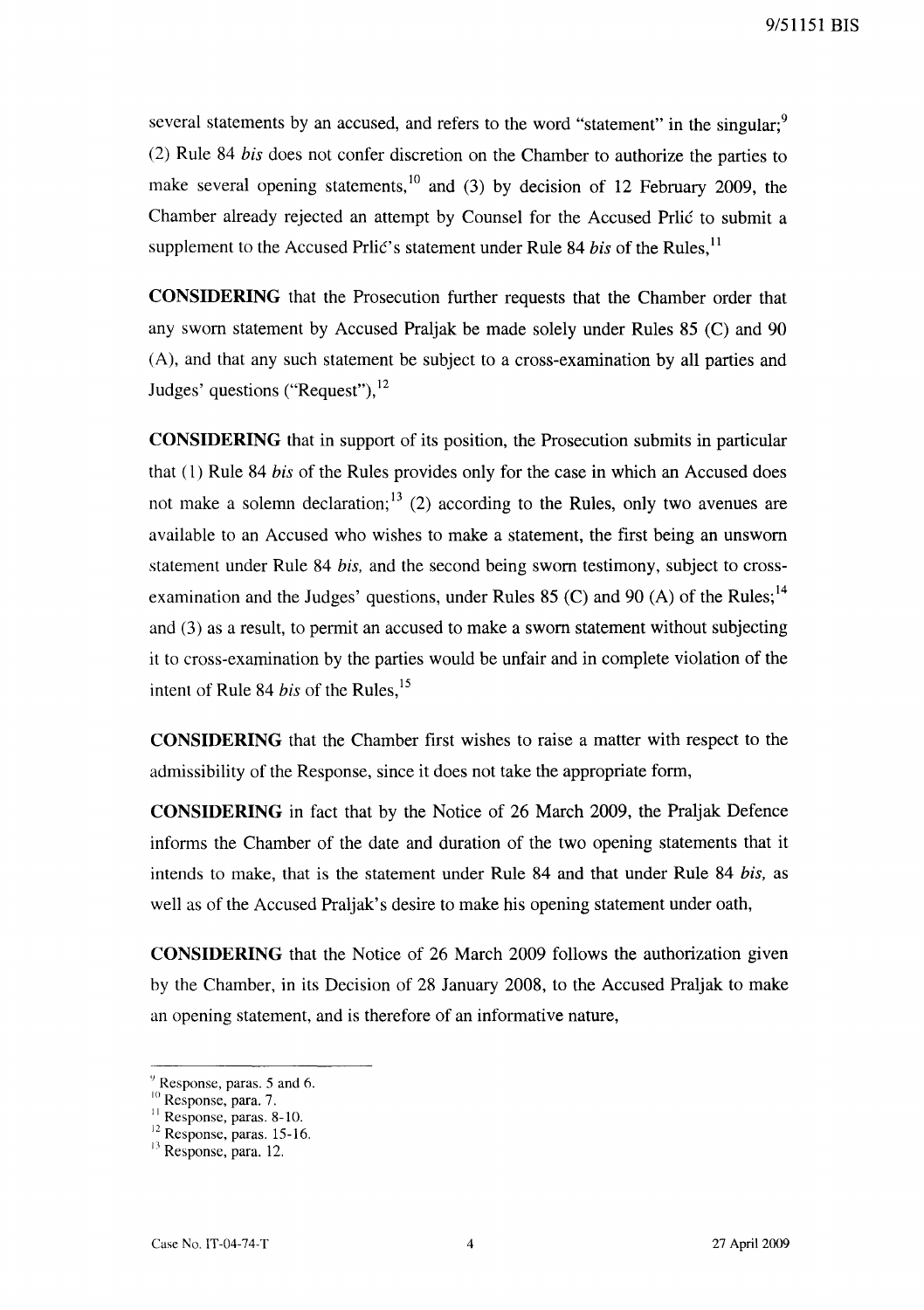**CONSIDERING** that, as a result, the Notice of 26 March 2009 did not call for a response from the Prosecution,

**CONSIDERING** that, consequently, the Prosecution should have submitted a motion in support of its claims and its Request as formulated in the Response,

**CONSIDERING** nevertheless that, in the interests of judicial economy, and in light of the fact that the Praljak Defence was heard at the hearing of 7 April 2009 subsequent to the filing of the Response, the Chamber decides to rule on the issues raised by the Prosecution in the Response by rendering the present decision,

**CONSIDERING** that with regard to the first claim of the Prosecution on the Accused Praljak making a second opening statement, it is clear from the procedural background set out above that, by Decision of 28 January 2009, the Chamber has already authorized the Accused Praljak to make an additional opening statement under Rule 84 *his* of the Rules, as a supplement to the Praljak Statement of 27 April 2006,

**CONSIDERING** that by so authorizing the Accused Praljak to make a second opening statement, the Chamber used the discretionary power conferred upon it by Rule 84 *his* of the Rules,

**CONSIDERING** furthermore that, incidentally, the Appeals Chamber recently affirmed the Chamber's position in the Decision of 28 January 2008 by recognizing the possibility that, in the exercise of its discretionary power, a Trial Chamber may authorize an Accused to make a second opening statement under Rule 84 *his* of the Rules, $16$ 

<sup>&</sup>lt;sup>14</sup> Response, para. 12.

<sup>&</sup>lt;sup>15</sup> Response, para. 13.

 $16$  In the context of an appeal lodged by the Prlic Defence against the decision on the supplement to the Accused PrliC's 84 *his* statement, rendered by the Chamber on 12 February 2009; the Appeals Chamber incidentally affirmed the Chamber's position in its Decision of 28 January 2008; *see Prosecutor* v. Jadranko Prlić et al., Case No. IT-04-74-AR73.15, Decision on Jadranko Prlić's Interlocutory Appeal Against the Decision Regarding Supplement to the Accused Prlic's Rule 84 bis Statement, 20 April 2009 ("Prlic Appeal Decision"), para. 16.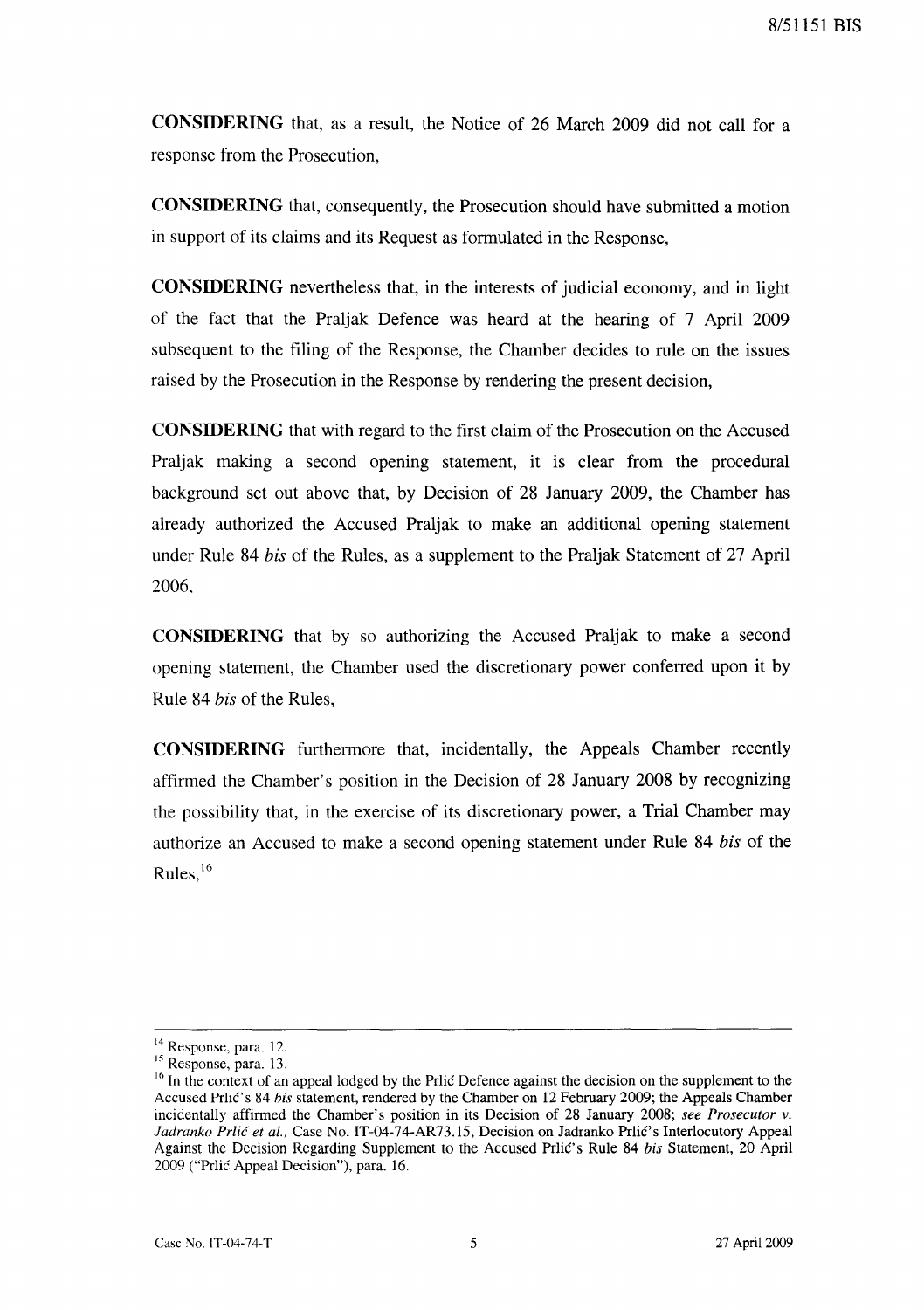**CONSIDERING** furthermore that the Chamber recalled the content of the Decision of 28 January 2009 on two occasions, in particular to the Prosecution on 20 February 2008 and 21 April 2008,<sup>17</sup>

**CONSIDERING** as a result that the Decision of 28 January 2009 is *res judicata,* and accordingly the Prosecution's first claim must be rejected,

**CONSIDERING** that with regard to the Prosecution's second claim on the sworn nature of the Accused Praljak's forthcoming opening statement, the Prosecution argues that Rule 84 *his* of the Rules provides only for the case in which an accused does not make a solemn declaration,<sup>18</sup> that it would be unfair to permit an accused to make a sworn statement without subjecting that statement to cross-examination,<sup>19</sup> and that should an accused take the oath before making an opening statement, such statement must be subjected to cross-examination and considered as testimony within the meaning of Rules 85 (C) and 90 (A) of the Rules,  $^{20}$ 

**CONSIDERING** that the arguments raised by the Prosecution require that the relevant provisions in this regard be recalled,

**CONSIDERING** that Rule 84 of the Rules entitled "Opening Statements" provides as follows:

"Before presentation of evidence by the Prosecutor, each party may make an opening statement. The defence may, however, elect to make its statement after the conclusion of the Prosecutor's presentation of evidence and before the presentation of evidence for the defence."

**CONSIDERING** that Rule 84 *his* of the Rules entitled "Statements of the Accused" stipulates that:

"(A) After the opening statements of the parties or, if the defence elects to defer its opening statement pursuant to Rule 84, after the opening statement of the Prosecutor, if any, the accused may, if he or she so wishes, and the Trial Chamber so decides, make a statement under the control of the Trial Chamber. The accused shall not be compelled to make a solemn declaration and shall not be examined about the content of the statement.

(B) The Trial Chamber shall decide on the probative value, if any, of the statement."

<sup>&</sup>lt;sup>17</sup> T(F) of 20 February 2008, p. 27202 and T(F) of 21 April 2008, p. 27427.

<sup>&</sup>lt;sup>18</sup> Response, para. 12.

<sup>&</sup>lt;sup>19</sup> Response, para. 13.

<sup>20</sup> Response, para. 15.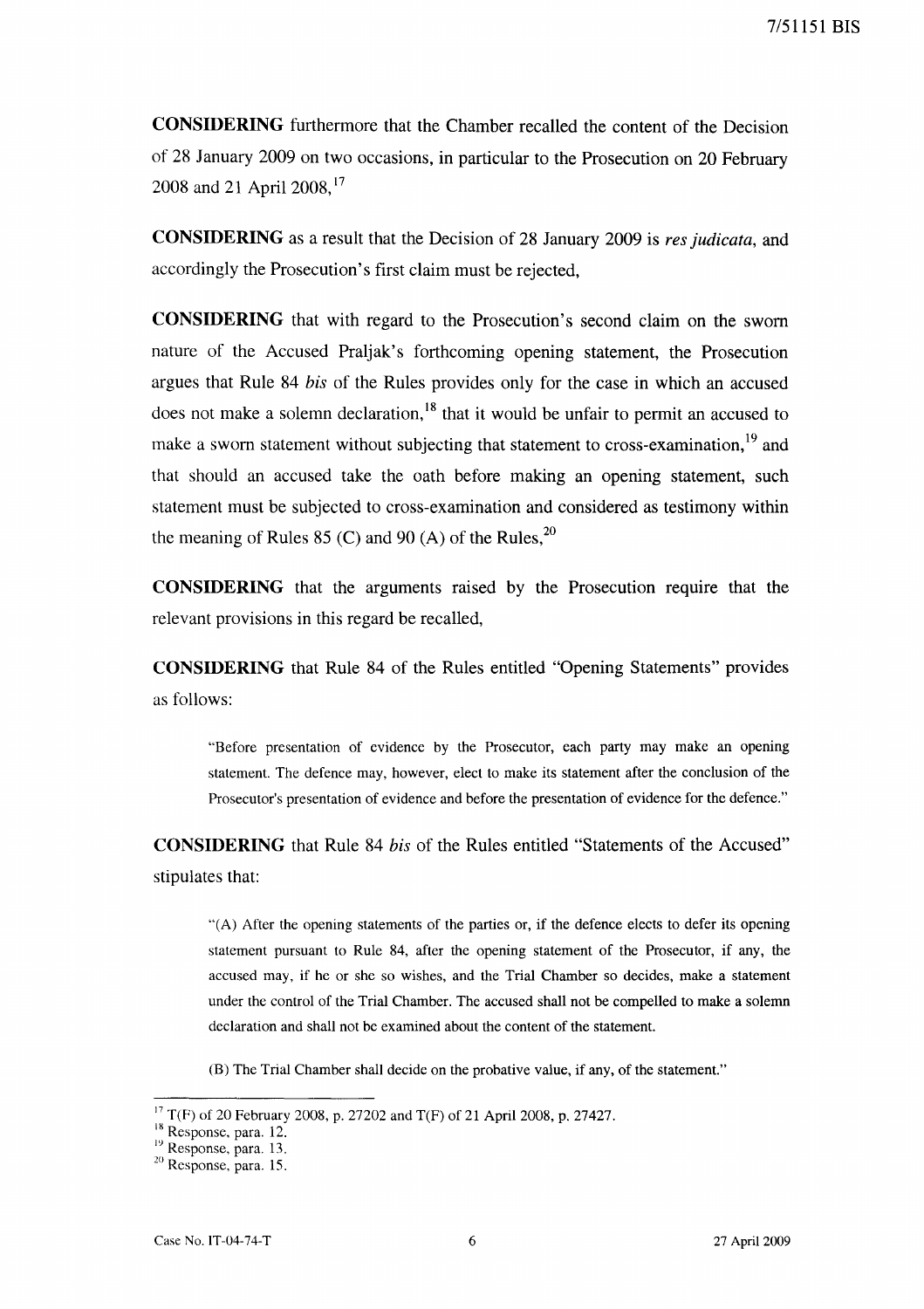**CONSIDERING** that paragraph (C) of Rule 85 of the Rules, related to the presentation of evidence, indicates that "if the accused so desires, the accused may appear as a witness in his or her own defence",

**CONSIDERING** that paragraph (A) of Rule 90 of the Rules entitled "Testimony of Witnesses" provides that "every witness shall, before giving evidence, make the following solemn declaration: "I solemnly declare that I will speak the truth, the whole truth and nothing but the truth"",

**CONSIDERING** that as a result, if the accused wishes to be heard during the course of the trial, two procedural avenues are available to him for this purpose,

**CONSIDERING** that, on the one hand, he may decide to be heard as a witness in his own defence under Rule 85 (C) of the Rules,

**CONSIDERING** that, in this case, he shall be subjected to the restrictions and obligations that are incumbent upon a witness, namely (1) the accused must take an oath before giving evidence<sup>21</sup> and may be prosecuted for failing to tell the truth,  $^{22}$  (2) he will be examined by the party calling him, (3) he will be cross-examined by the other parties, and (4) the Judges of a Trial Chamber may ask him questions,  $^{23}$ 

**CONSIDERING** that, on the other hand, the accused, if he so wishes, may make an opening statement in his defence in accordance with Rule 84 *bis* of the Rules,

**CONSIDERING** that, in this case, the Accused must receive the prior authorization of the Trial Chamber, and such a statement shall be made under the control of the Trial Chamber,

**CONSIDERING** that, in contrast to testimony, the Accused is not obligated to take an oath prior to making his opening statement,

**CONSIDERING** that contrary to the Prosecution's assertion, the wording of Rule 84 *his* of the Rules does not however rule out the possibility that the Accused may make a solemn declaration before making his opening statement,

 $21$  Rule 90 (A) of the Rules.

 $22$  Rule 91 of the Rules.

 $23$  Rule 85 (B) of the Rules.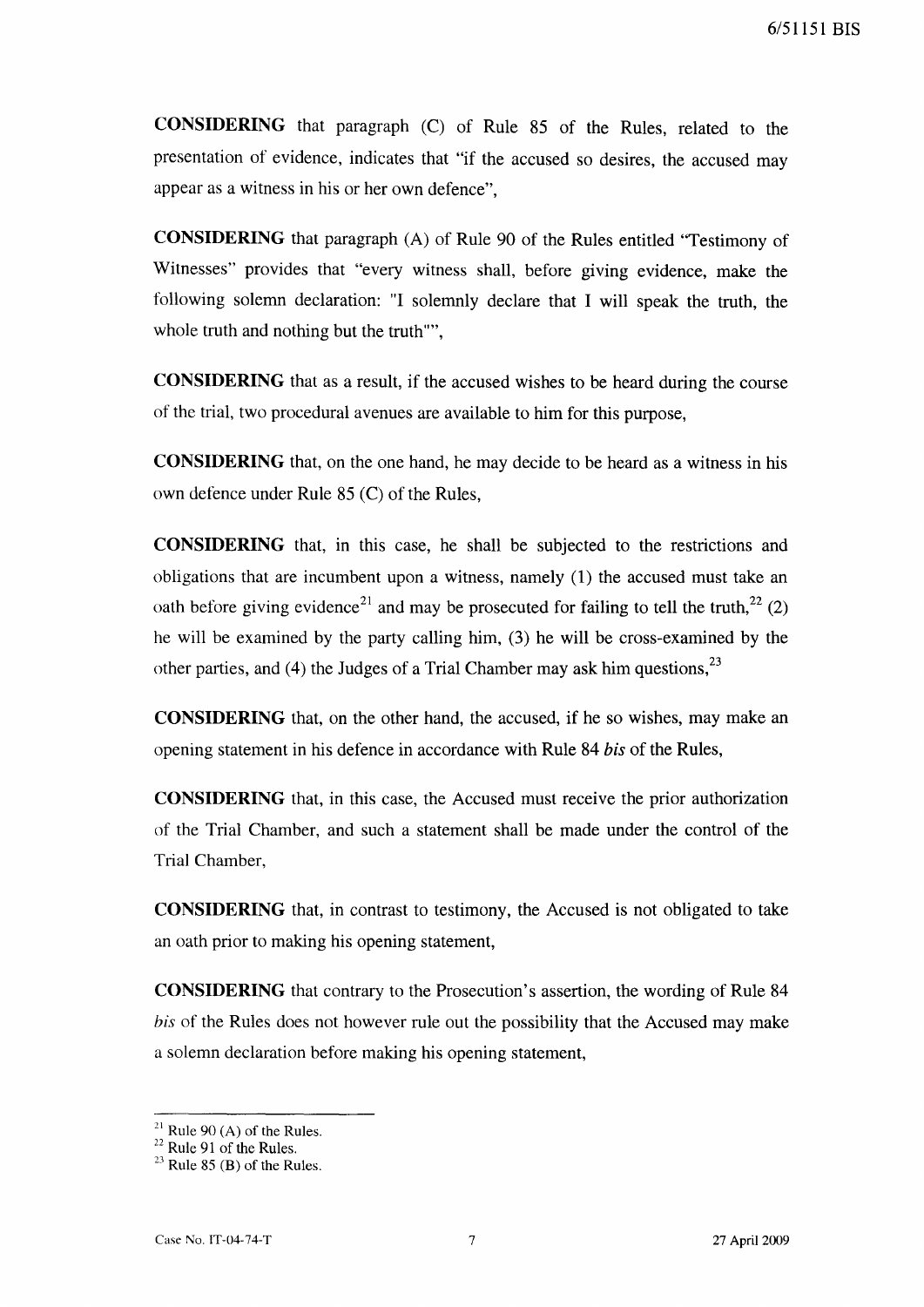**CONSIDERING** that the relevant part of this Rule in fact provides that "the accused shall not be compelled to make a solemn declaration [...],"

**CONSIDERING** that according to a literal interpretation of this text, the Trial Chamber may not compel the accused to take an oath before making his opening statement, and that the only logical conclusion this interpretation leads to is that the Trial Chamber may authorize the Accused to take an oath before making his opening statement if he so wishes. $24$ 

**CONSIDERING** further that, contrary to the testimony of the accused, the accused's statement within the meaning of Rule 84 *his* of the Rules does not give rise to a crossexamination or to questions from the Judges of the Trial Chamber,

**CONSIDERING** that this finding is quite clear from the very wording of Rule 84 *his*  of the Rules which provides that "[the accused] shall not be examined about the content of the statement", $25$ 

**CONSIDERING** that the absence of cross-examination and questions from the Judges can be explained by the desire, initially manifested with the adoption of this Rule in July 1999, to allow for a more active participation by the accused in the judicial debate, and thereby lay the foundation for approximating the procedure for statements by the accused, not provided for in the Rules at that time, to the approach established in most civil law systems,  $^{26}$  on the one hand, while completely preserving the accused's right to remain silent, on the other,

*<sup>24</sup> See* in this regard *The Prosecutor v. Blagojevie and Jokie,* Case No. IT-02-60-T *("Blagojevie* case"), transcript in English ("T(E)") of 17 June 2004, pp. 10922-10925 and Judgement, 17 January 2005, para. 907. The Chamber notes conversely that in the cases of *The Prosecutor v. Martie* and *The Prosecutor v. Stakie,* the Trial Chambers seized ruled out the possibility of the accused making an opening statement under oath. In these two cases, the accused in question did not seek to have recourse to this possibility: *see The Prosecutor v. Martie,* Case No. IT-95-11-T *("Martie* case"), T(E) 13 December 2005, p. 296; *The Prosecutor v. Stakie,* Case No. IT-97-24-PT *("Stakie* case"), T(F) of 10 April! 2002, p. 1562.

*<sup>25</sup> See* in this regard the *Stakie* case, T(F) of 10 April 2002, pp. 1562 and 1563; *Blagojevic* case, Decision on Vidoje Blagojević's Oral Request, 30 July 2004, p. 9. *The Prosecutor v. Hadžihasanović and Kuhura,* Case No. IT-0l-47-T, *("HadZihasanovie* case"), T(F) of 18 October 2004, p. 10245.

<sup>&</sup>lt;sup>26</sup> J.R.W.D Jones and S. Powles, *International Criminal Practice: the International Criminal Tribunal for the former Yugoslavia, the International Criminal Tribunal for Rwanda, the International Criminal Court, the Special Court for Sierra Leone, the East Timor Special Panel for Serious Crimes, War Crimes Prosecution in Kosovo,* Transnational Publishers, Inc., New York, 2003, p. 717. *See* also in this regard: Prlić Appeal Decision, para. 29.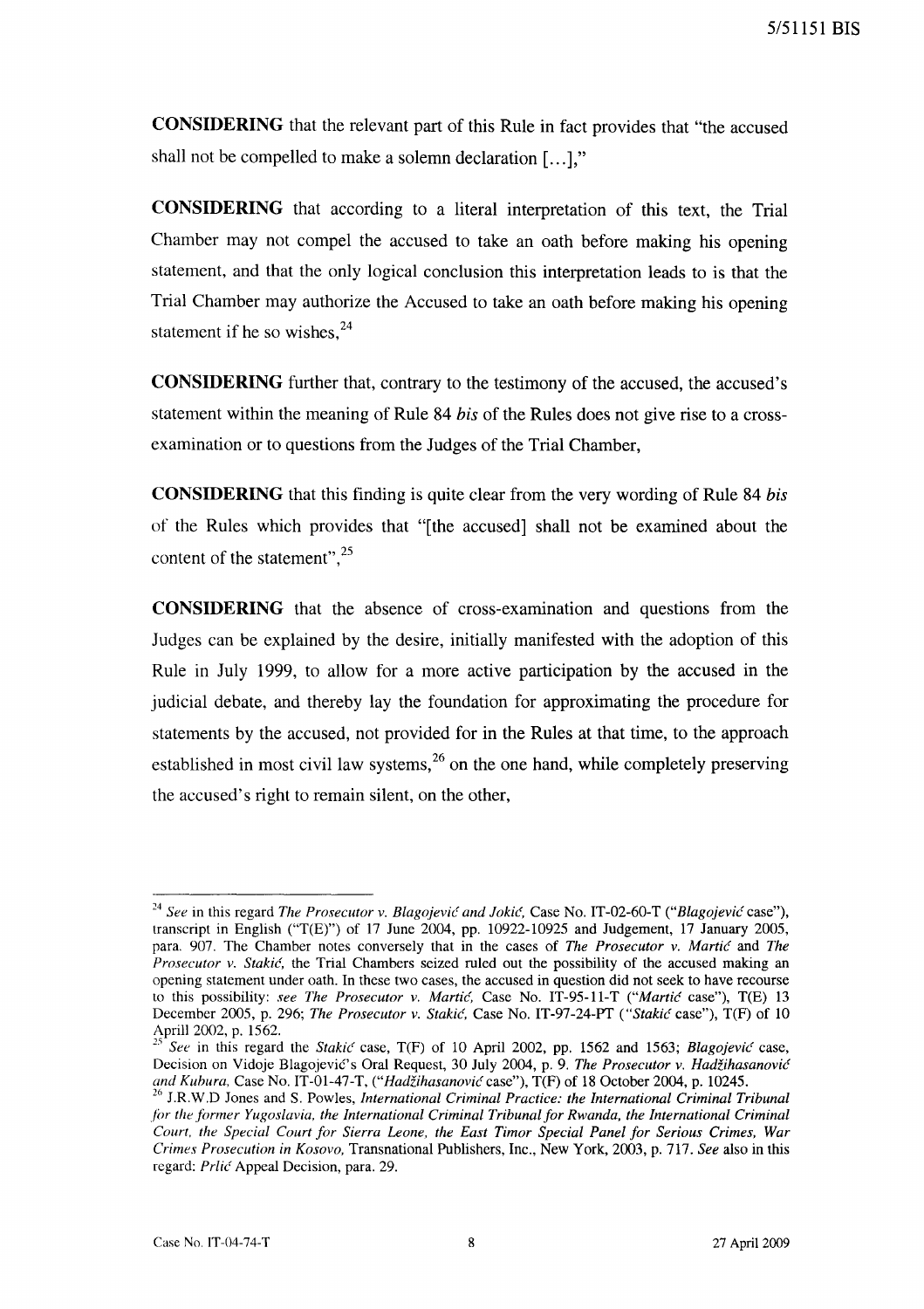**CONSIDERING** that while the wording of Rule 84 *bis* of the Rules does not rule out the possibility that the Accused may make a sworn statement and provides that the Accused shall not be examined on his statement, the question arises nonetheless as to which consequences may result from the Accused being given authorization to make a solemn declaration, if he so wishes, under this Rule,

**CONSIDERING** that the Chamber has identified no precedent in the tribunal jurisprudence where an accused has given an opening statement under oath under Rule 84 *bis* of the Rules.<sup>27</sup>

**CONSIDERING** that under Rule 84 *bis* (B) of the Rules, the Trial Chamber shall decide on the probative value, if any, of the accused's statement,

**CONSIDERING** that this provision means that the Trial Chamber shall decide, in the exercise of its discretionary power, whether or not it is appropriate to attach probative value to the opening statement of the accused, $^{28}$ 

**CONSIDERING** that even if the Trial Chamber were to attach probative value to the accused's opening statement, the question remains as to whether it is appropriate to distinguish, in terms of their probative value, between the opening statements that are given under oath and the opening statements that are not,

**CONSIDERING** that a solemn declaration before a statement is given is significant, in terms of its possible probative value, only if it is accompanied by sanctions for false testimony, and that only in cases where there is provision for this sanction could such a statement have more probative value than an unsworn statement,

<sup>27</sup> The Chamber notes that on one occasion, in the *Haraqija and Morina* case, counsel for one accused sought the leave of a Trial Chamber to permit the accused to make an opening statement under oath under Rule 84 *his* of the Rules, with the dual objective of having more weight accorded to the statement and to serve judicial economy. The Chamber, after noting that there was no precedent in the Tribunal jurisprudence as to the existence of an opening statement by an accused under oath, ruled that if the accused decided to make an opening statement under oath, the Prosecution would have the opportunity to cross-examine the accused on the fact in his statement. Following that decision, the accused made an unsworn opening statement: *see* Case No. IT-04-84-R77.4 (contempt of the Tribunal), T(F) of 8 September 2008, pp. 18-22 and 27.

*<sup>28</sup> See* for example *Prlie* Appeal Decision, para. 28; *Blagojevie* case, T(F) of 27 March 2003, p. 185. The Chamber notes that while in certain cases Trial Chambers have concluded that the opening statement of the accused offered a degree of probative value *(see* for example the Judgement in the *HadZihasanovie* case, 15 March 2004, p. 537), in other cases they have held that they offered none *(see*  for example the Judgement in the *Martie* case, 12 June 2007, para. 23.)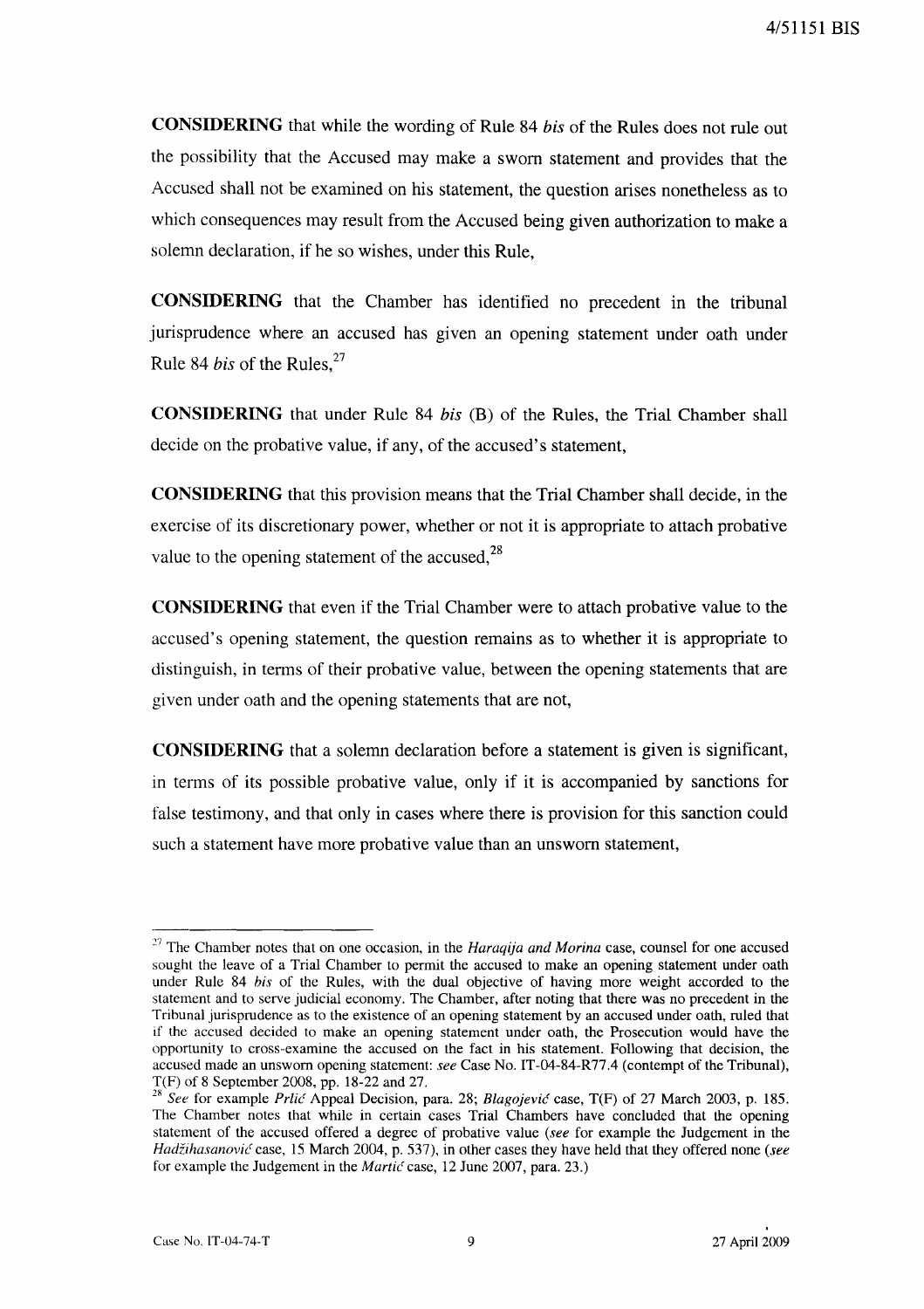**CONSIDERING** that while Rule 84 *his* does not provide for any sanction against the accused for false testimony, it is not impossible that the Accused could be prosecuted for false testimony under Rule 77 of the Rules,  $29$ 

**CONSIDERING** that, notwithstanding that case, several arguments however militate in favour of attaching only slightly more probative value, if any, to a sworn statement under Rule 84 *his* of the Rules compared to that attached to an unsworn opening statement made in accordance with the same provision,

**CONSIDERING** in fact that, as indicated previously, just like an unsworn opening statement, a statement under oath does not give rise to cross-examination or to questions from the Judges, such that it is not possible to examine the accused and check his statements against other evidence or against the statements by witnesses who have appeared,

**CONSIDERING** as a result that, in any event, such a sworn statement offers significantly less probative value than testimony given in accordance with Rule  $85 \, (\text{C})$ of the Rules,

**CONSIDERING** that an opening statement given under Rule 84 *his,* whether or not it is given under oath, may not be considered as evidence either, unless the Trial Chamber, in the exercise of its discretionary power, decides to attach a degree of probative value to it,

**CONSIDERING** that the foregoing observations demonstrate that the value of taking an oath is low,

 $29$  Rule 77 of the Rules entitled "Contempt of the Tribunal" provides as follows in paragraph (A): ''The Tribunal in the exercise of its inherent power may hold in contempt those who knowingly and wilfully interfere with its administration of justice, including any person who:

<sup>(</sup>i) being a witness before a Chamber, contumaciously refuses or fails to answer a question;

<sup>(</sup>ii) discloses information relating to those proceedings in knowing violation of an order of a Chamber; (iii) without just excuse fails to comply with an order to attend before or produce documents before a Chamber;

<sup>(</sup>iv) threatens, intimidates, causes any injury or offers a bribe to, or otherwise interferes with, a witness who is giving, has given, or is about to give evidence in proceedings before a Chamber, or a potential witness; or

<sup>(</sup>v) threatens, intimidates, offers a bribe to, or otherwise seeks to coerce any other person, with the intention of preventing that other person from complying with an obligation under an order of a Judge or Chamber. (emphasis added).

The Chamber notes that this list is not exhaustive and the Chamber does not exclude the possibility that a false statement may be considered as evidence of knowing and wilful interference with the administration of justice within the meaning of Rule 77 (A) of the Rules.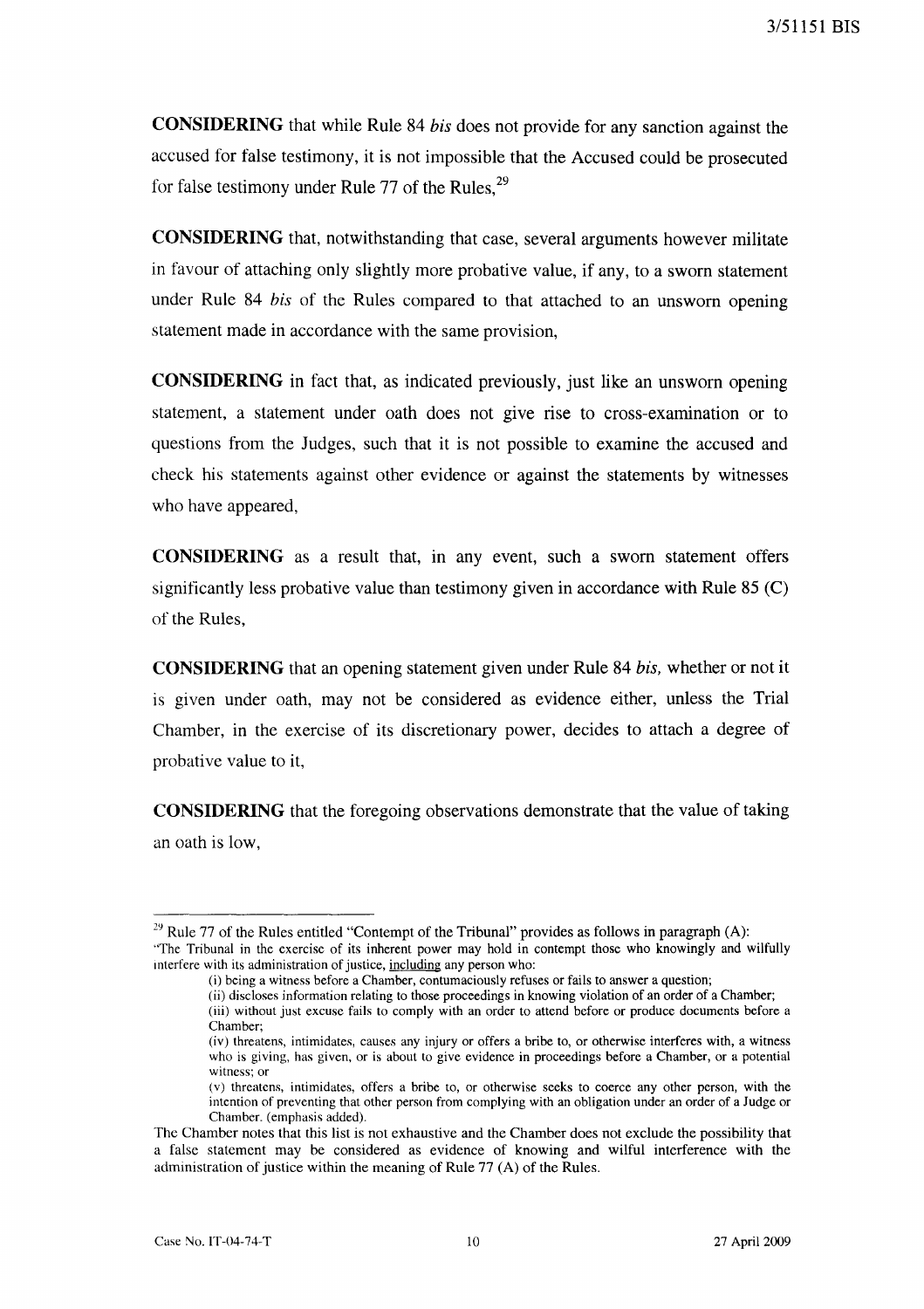CONSIDERING as a result that, assuming the Chamber decides to attach a degree of probative value to the Accused Praljak's forthcoming sworn opening statement, that probative value could not surpass, in any significant way, that of an unsworn statement, for the reasons set out above,

CONSIDERING that the concerns expressed by the Prosecution are therefore not founded and that, as a result, its second claim and its Request need not be granted,

CONSIDERING that the Chamber grants the Accused Praljak leave to take an oath prior to giving his opening statement in accordance with Rule 84 *his,* 

CONSIDERING that the Chamber notes that the Praljak Defence requests three hours to make the statements under Rules 84 and 84 *his* of the Rules, without however specifying how this time will be divided between the two statements,

CONSIDERING that in the exercise of its discretionary power, the Chamber decides that the Accused Praljak's statement under Rule 84 *his* shall not exceed 90 minutes,

CONSIDERING that this limitation is justified since, on the one hand, the Accused Praljak has already given a statement under Rule 84 *his* at the commencement of the trial<sup>30</sup> and, on the other hand, the Accused Praljak will be heard by the Chamber as a witness for nearly two months,

CONSIDERING that Counsel for the Accused Praljak shall have 90 minutes, and even more should the Accused Praljak not use the full 90 minutes accorded to him to make his opening statement under Rule 84 *his,* on the understanding that the total time for the opening statements under Rules 84 and 84 *his* shall not exceed three hours,

## FOR THESE REASONS,

IN ACCORDANCE WITH Rules 84 and 84 *his* of the Rules,

TAKES NOTE of the Notice of 26 March 2009,

TAKES NOTE of the fact that Counsel for the Accused Praljak will make an opening statement within the meaning of Rule 84 of the Rules,